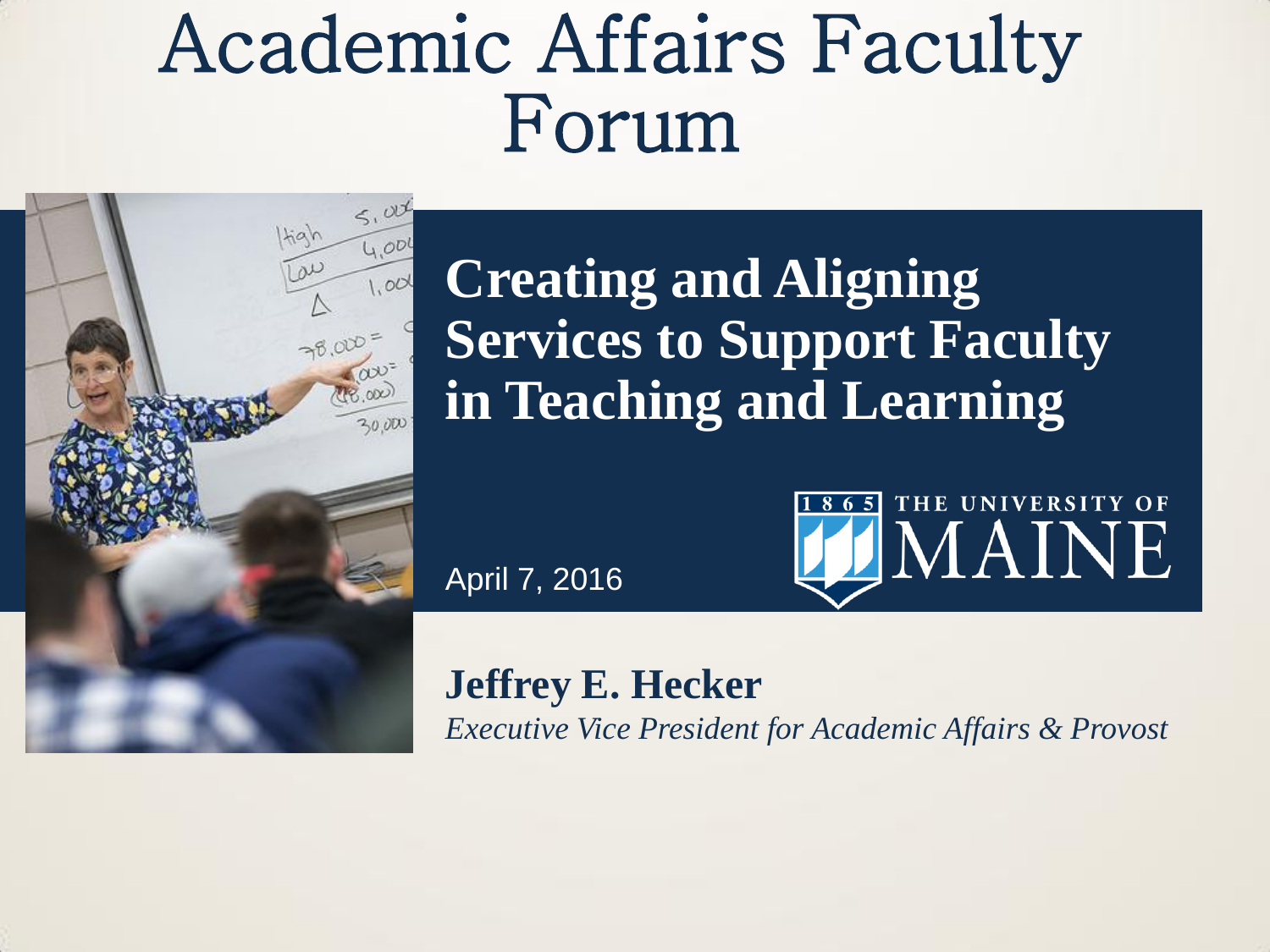### Changes at UMaine over the last several years







- Closing of the Center for Excellence in Teaching and Assessment (CETA);
- Creating and filling the position of the Director of Assessment;
- Creating and filling the position of Executive Director of Innovation in Teaching and Learning;
- Merging the Faculty Development Center (FDC) and the instructional support team in CED together under the leadership of DLL to create greater support for faculty using technology; and
- Creating the Rising Tide Center, Faculty Fellows program and related initiatives.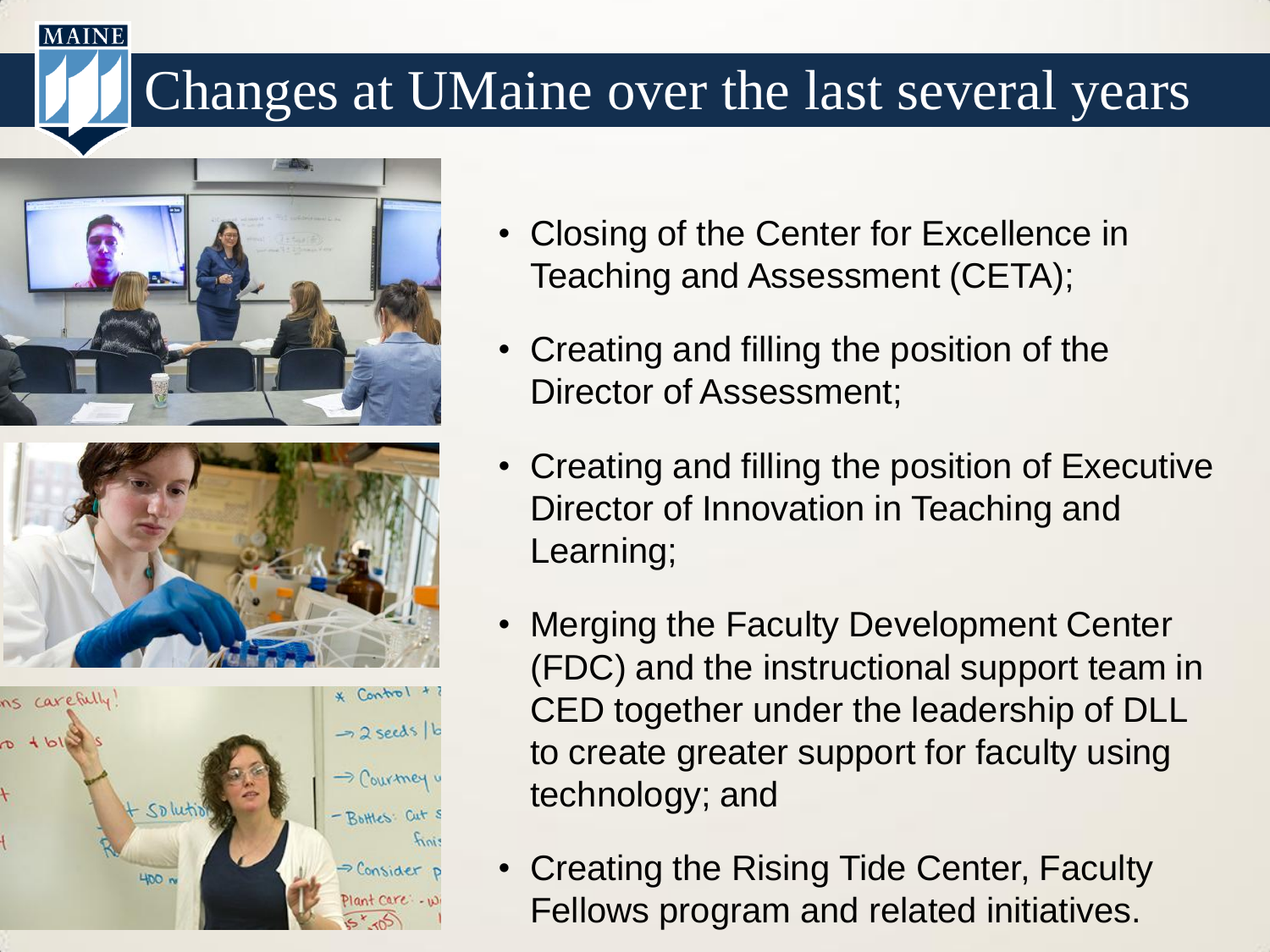## **Challenge**



**MAINE** 





Although there is much good work that happens across campus to support various teaching efforts, UMaine faculty have advocated for better coordination and communication about the resources available to them.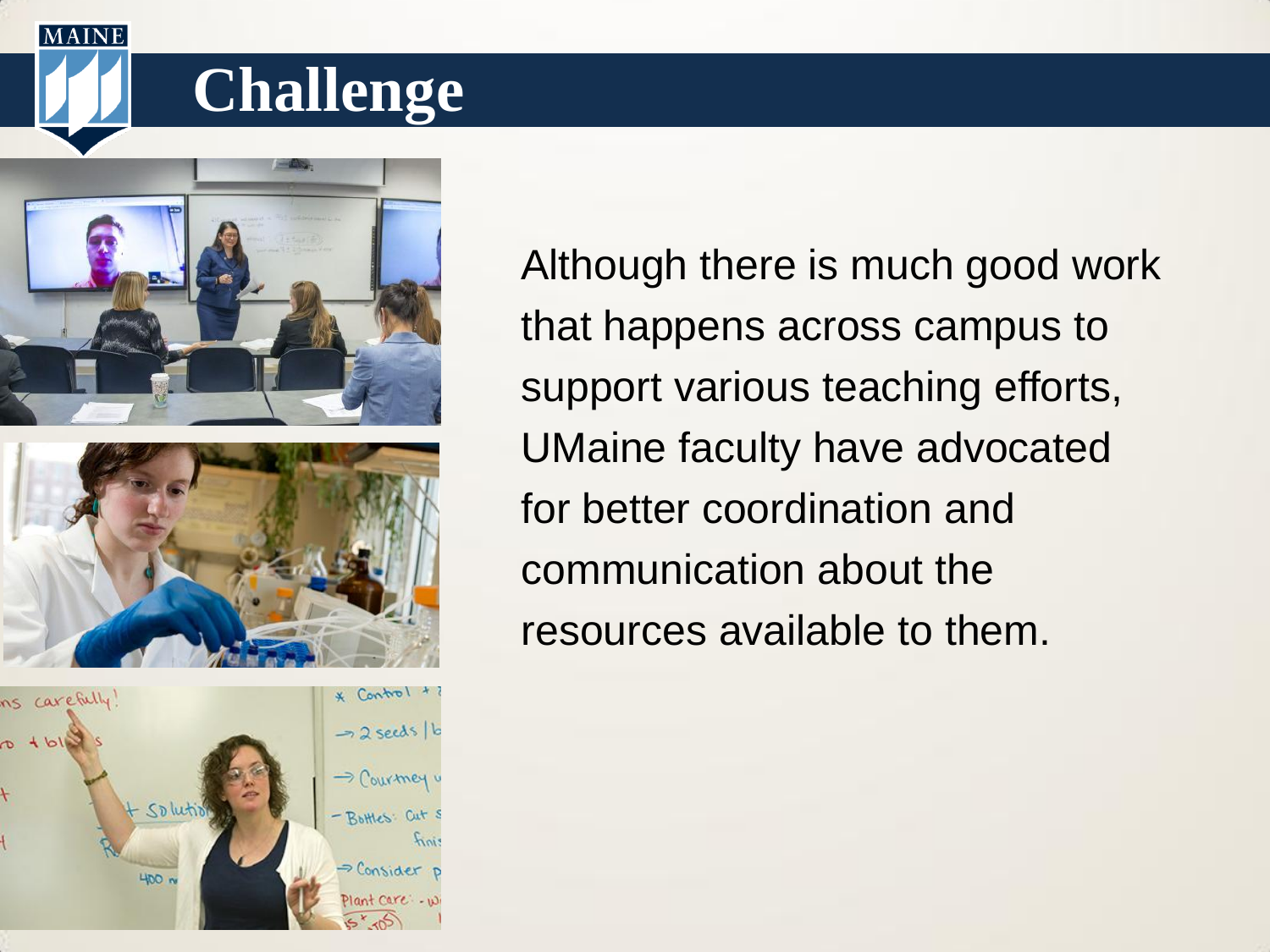### **Provost's Faculty Development Working Group**

Co-Chair: **Monique LaRocque** *Associate Provost, Division of Lifelong Learning* Co-Chair: **Jeffrey St. John** *Associate Provost for Academic Affairs* 

#### **Amy Blackstone**

**MAINE** 

*Advance Rising Tide Center*

**Brian Bray** *Director of Conference Services*

**Jason Charland** *Director of Grants Development*

#### **Farahad Dastoor**

*Lecturer of Biological Sciences* 

**Brian Doore** *Director of Assessment* 

**Jordan LaBouff** *CLAS Honors Preceptor of Psychology*

**Laura Lindenfeld** *Director of the Margaret Chase Policy Center*

**Cindy Mitchell** *Associate Chief Information Officer, US:IT*

**Clint Relyea** *Lecturer in Management* 

**Joyce Rumery** *Dean of Libraries* 

#### **Peter Schilling** *Executive Director of Innovation in Teaching and Learning*

#### **Mike Scott**

*Director of ASAP Research and Development*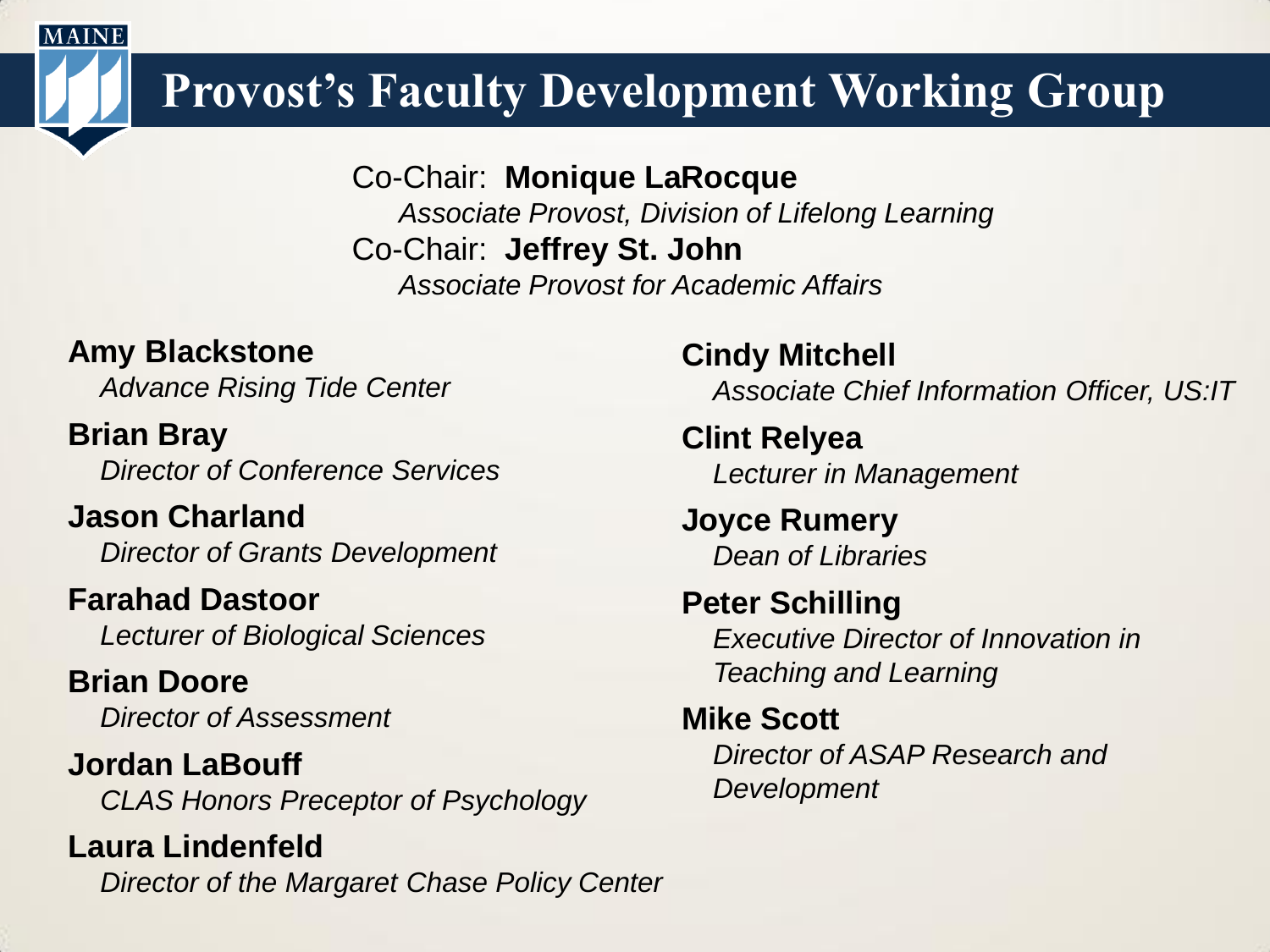### Charge to the Working Group





- Conduct an environmental scan of state-of-the-art faculty support initiatives at other U.S. universities.
- Look at existing teaching and learning resources on campus.
- Assess faculty support needs in the areas of teaching (face-to-face through online), instructional design, open textbook alternatives, peer mentoring, workshops and colloquia, and assistance with graduate student training, to name a few.
- Explore consolidating some of the teaching and learning activities and resources in one central location, and establish greater coordination and collaboration among departments.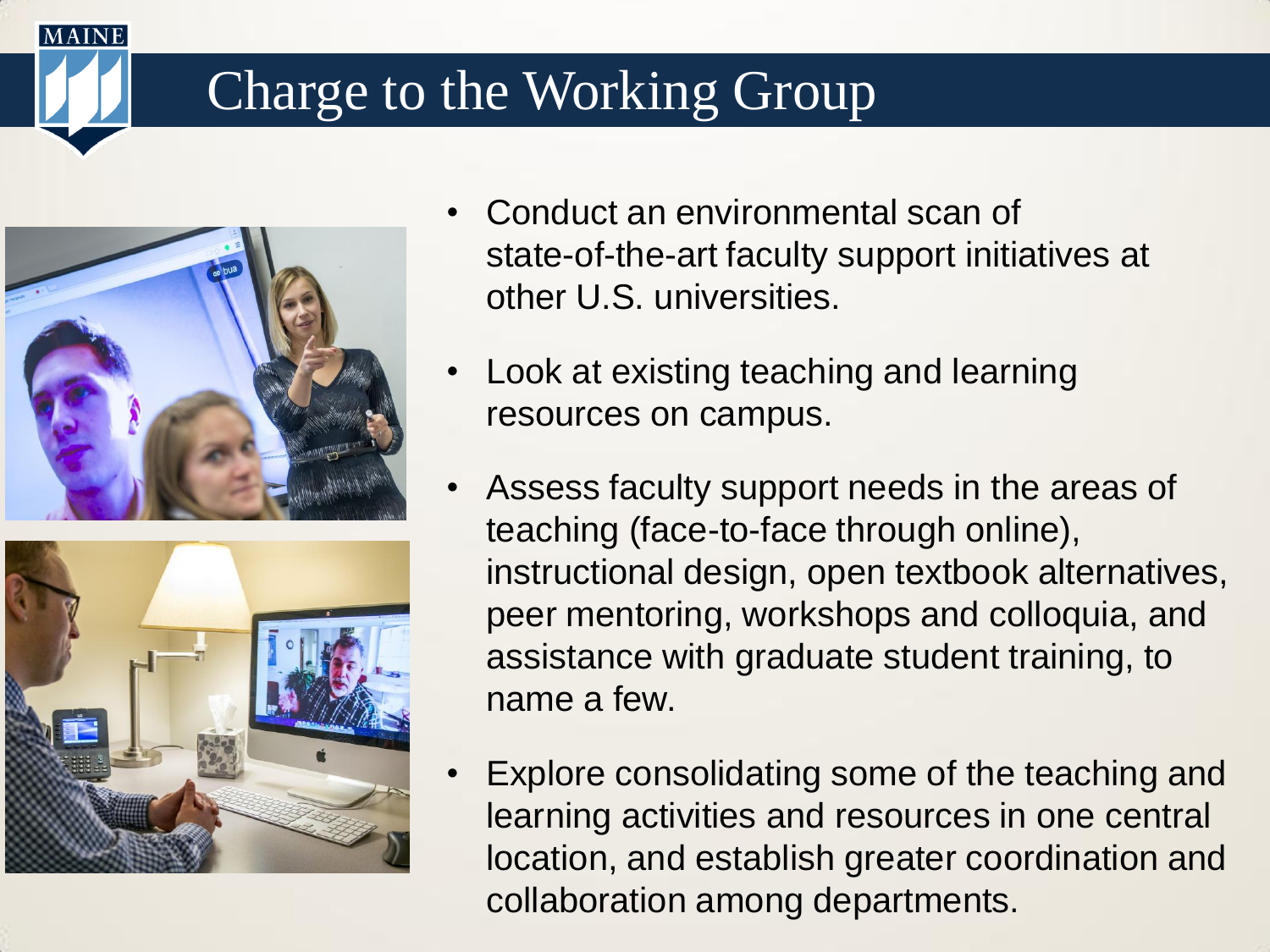### The Working Group's Preliminary Recommendations

- 1. Establish a Center for Innovation in Teaching and Learning (CITL) on the first floor of the Fogler Library (guided by a Steering Committee comprised of faculty and administrators) to foster a University culture of inquiry, experimentation, and sharing in teaching and learning.
- 2. Charge CITL with supporting faculty, instructors, and graduate teaching assistants in: classroom technology training, instructional design, academic software management, open textbook alternatives, media digitization, learning analytics and more.

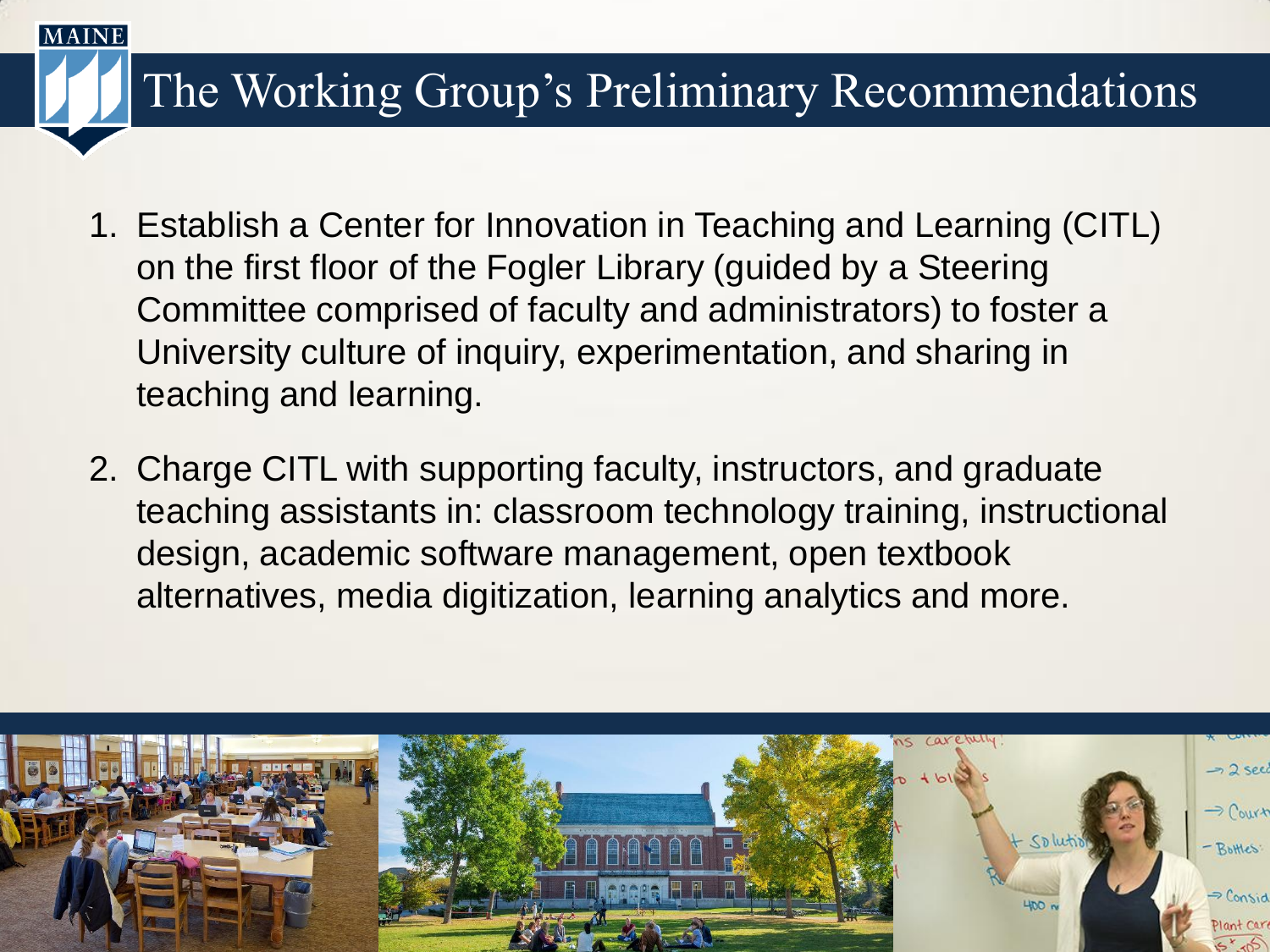#### The Working Group's Preliminary Recommendations

- 3. Lead and/or partner in developing year-round faculty seminars, colloquia, and workshops; plan the annual New Faculty Orientation, peer mentoring program, and other related initiatives.
- 4. Work closely with research areas on campus to support faculty, undertaking research on teaching and learning. Help disseminate their research to other faculty on campus.
- 5. Charge CITL with collaborating actively with the Fogler Library staff, the Rising Tide Center, the RISE Center, the BioMedia Lab, the STEM Faculty Collaborative, The College of Education and Human Development, the Office of Assessment, and other teaching-andlearning resources on campus to create a more coherent and complete support network for all instructors.

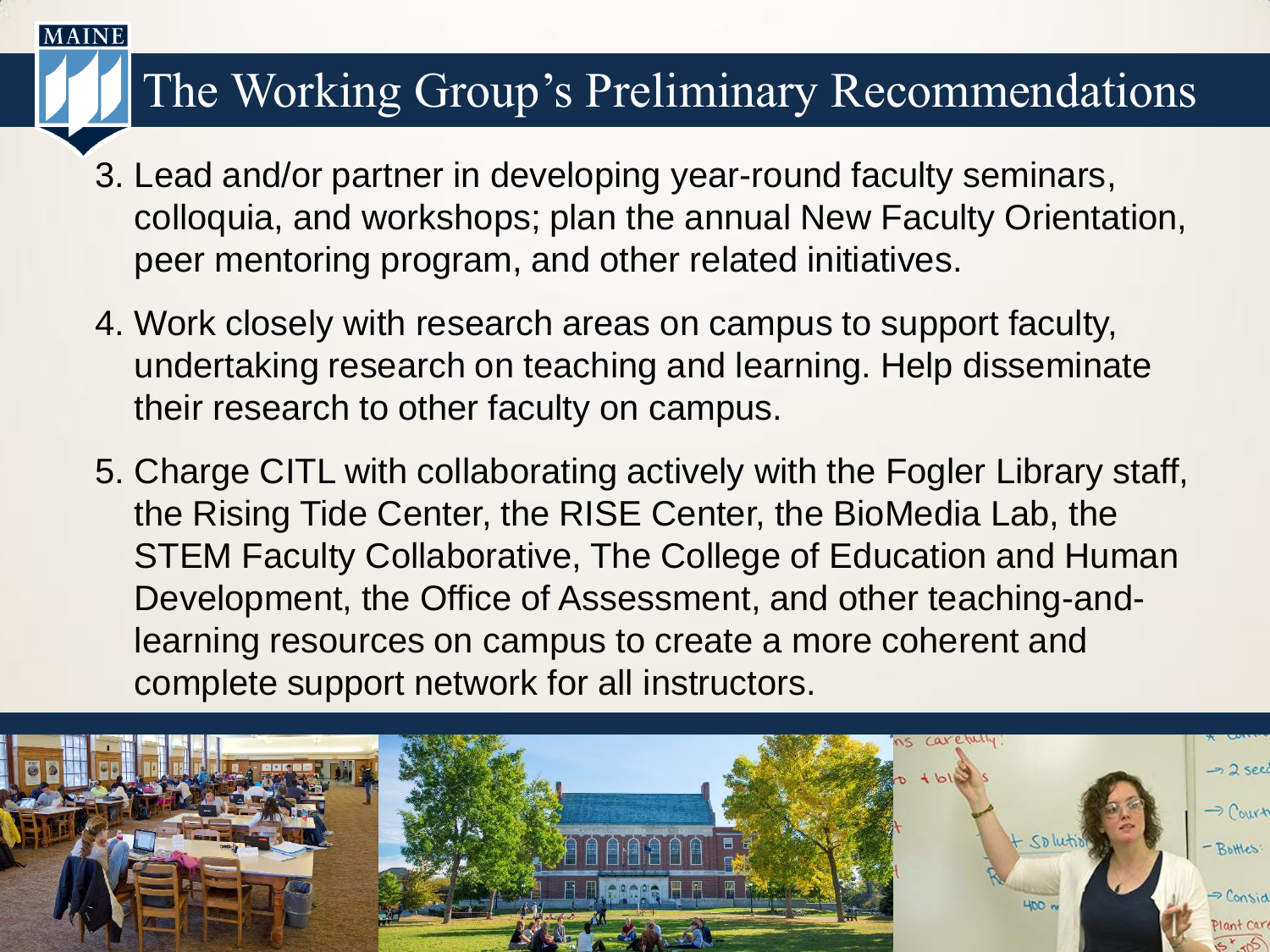

## **Goal: Launch the Center for Innovation in Teaching and Learning in Fall 2016**

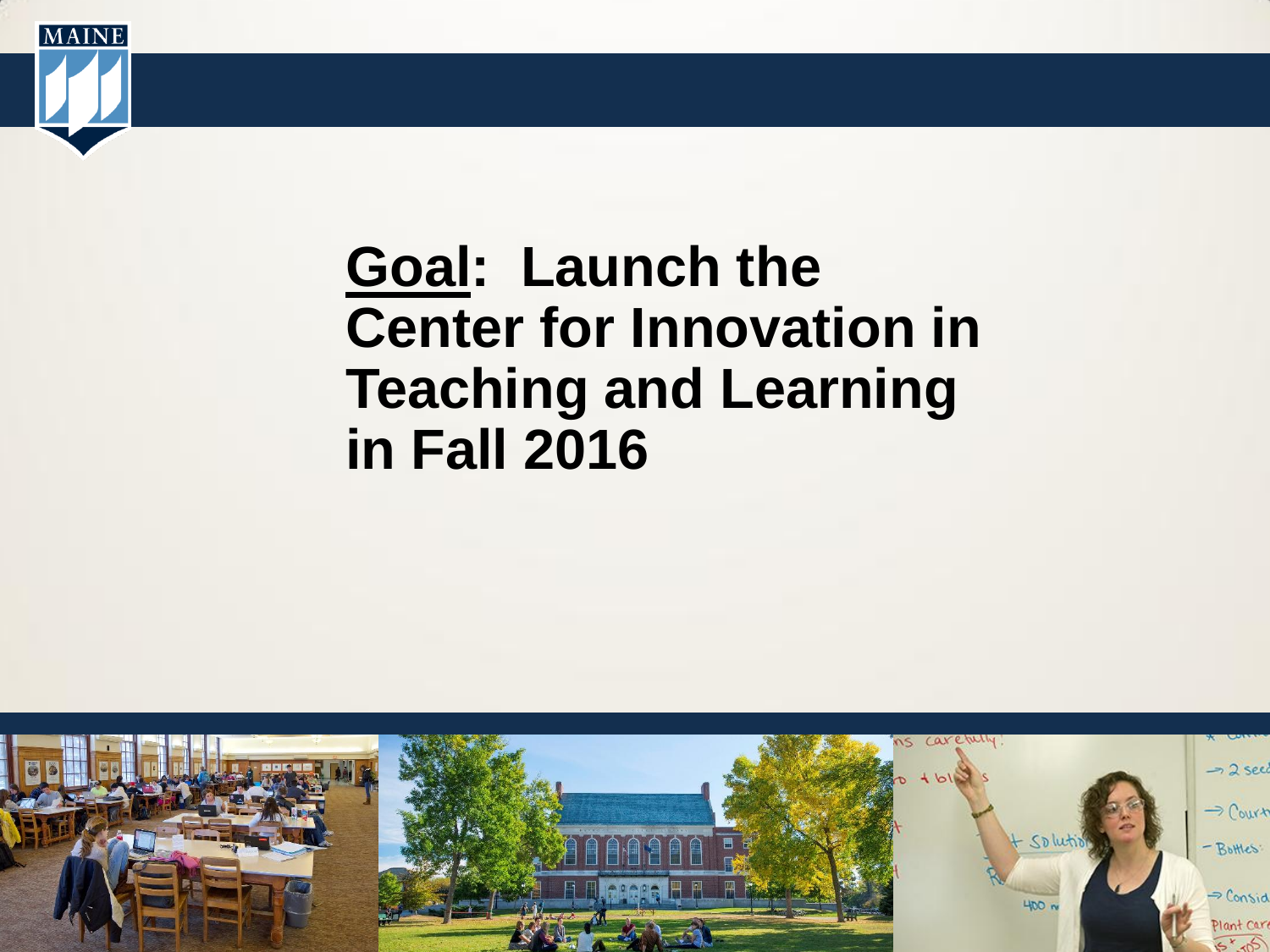

# Questions/Reactions

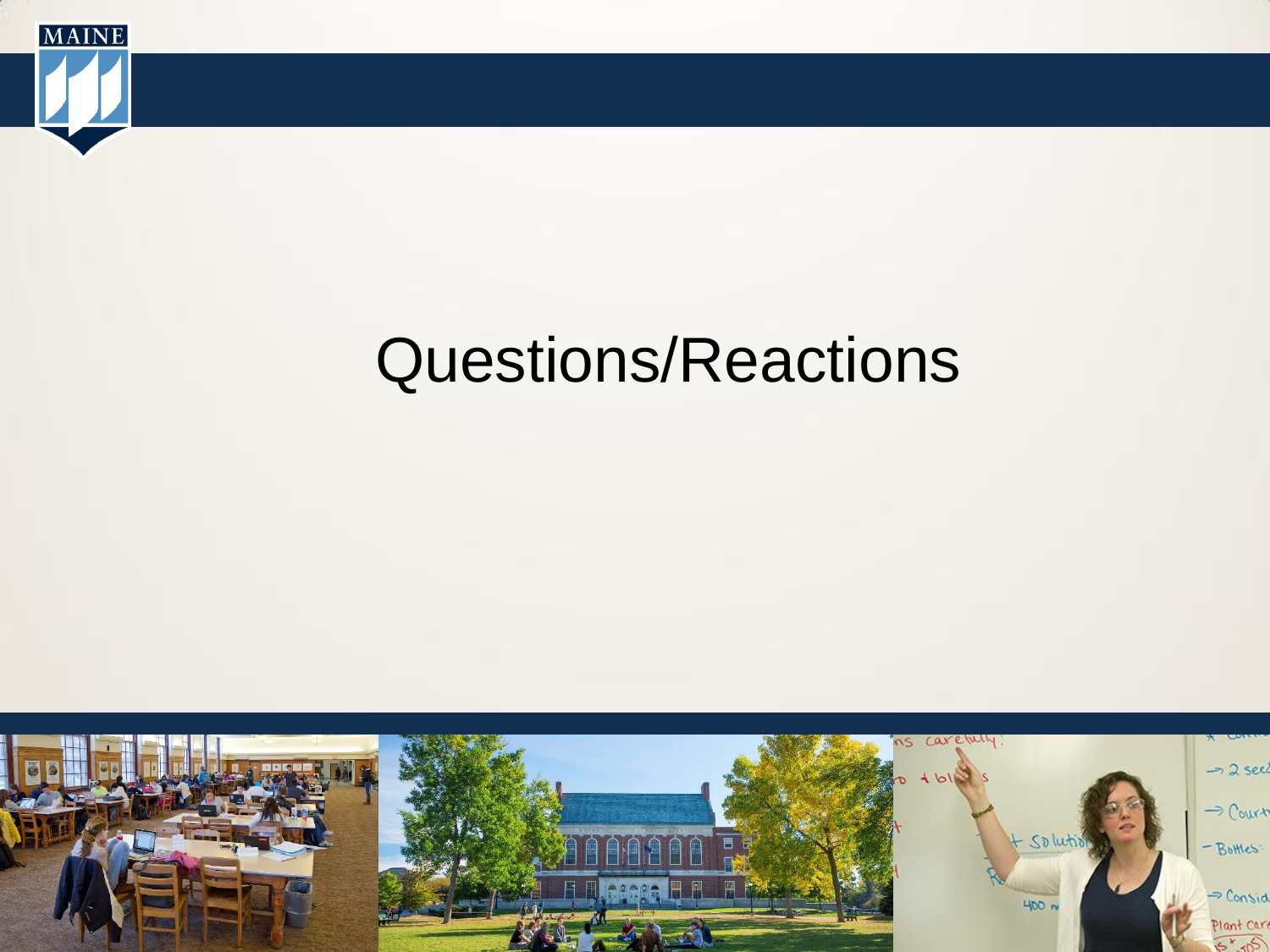# **One University**

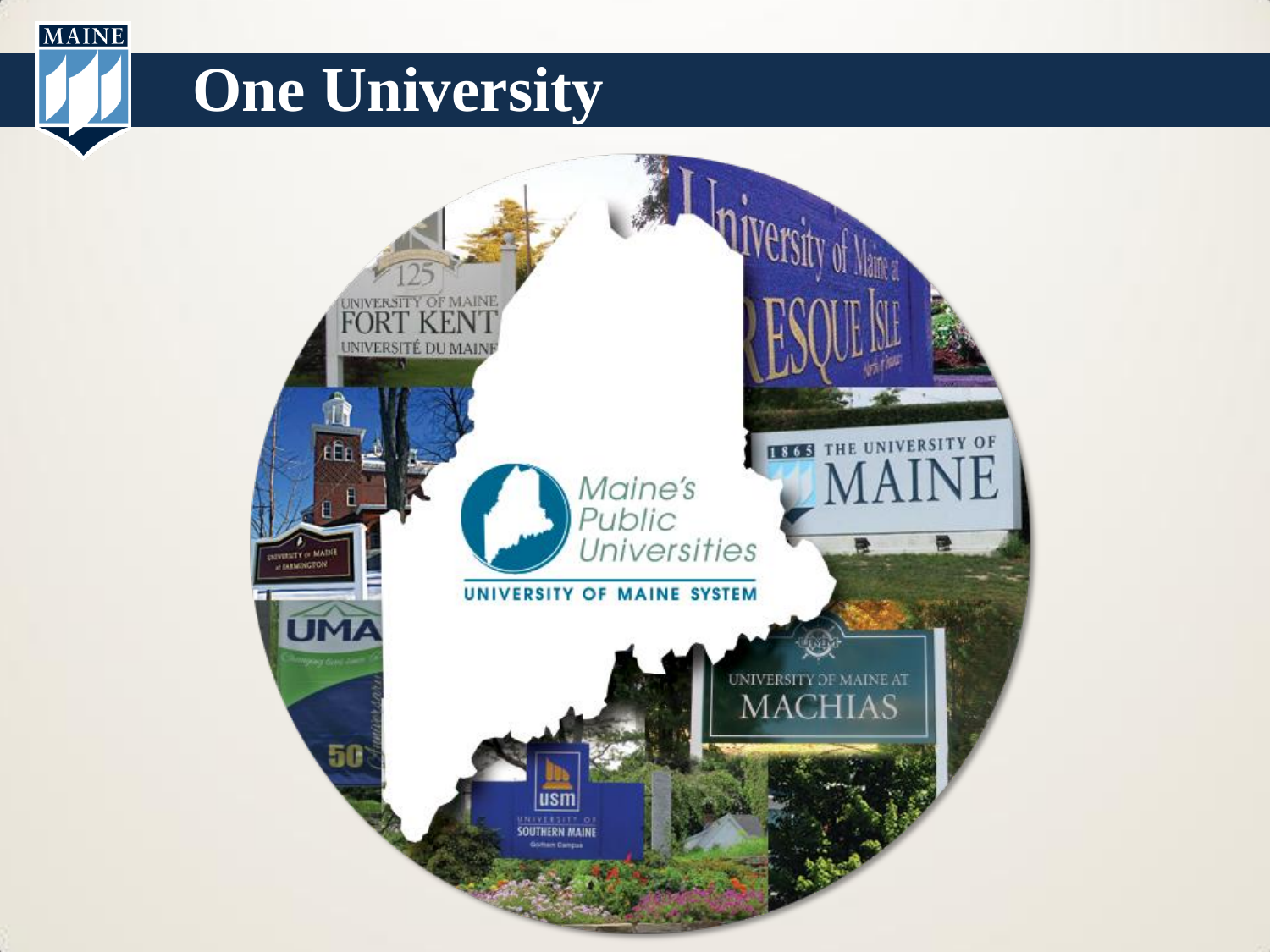# **UMS Academic Transformation**

Round 2 teams

• Biology

- Chemistry
- English
- Mathematics
- Physics
- Psychology
- Social Work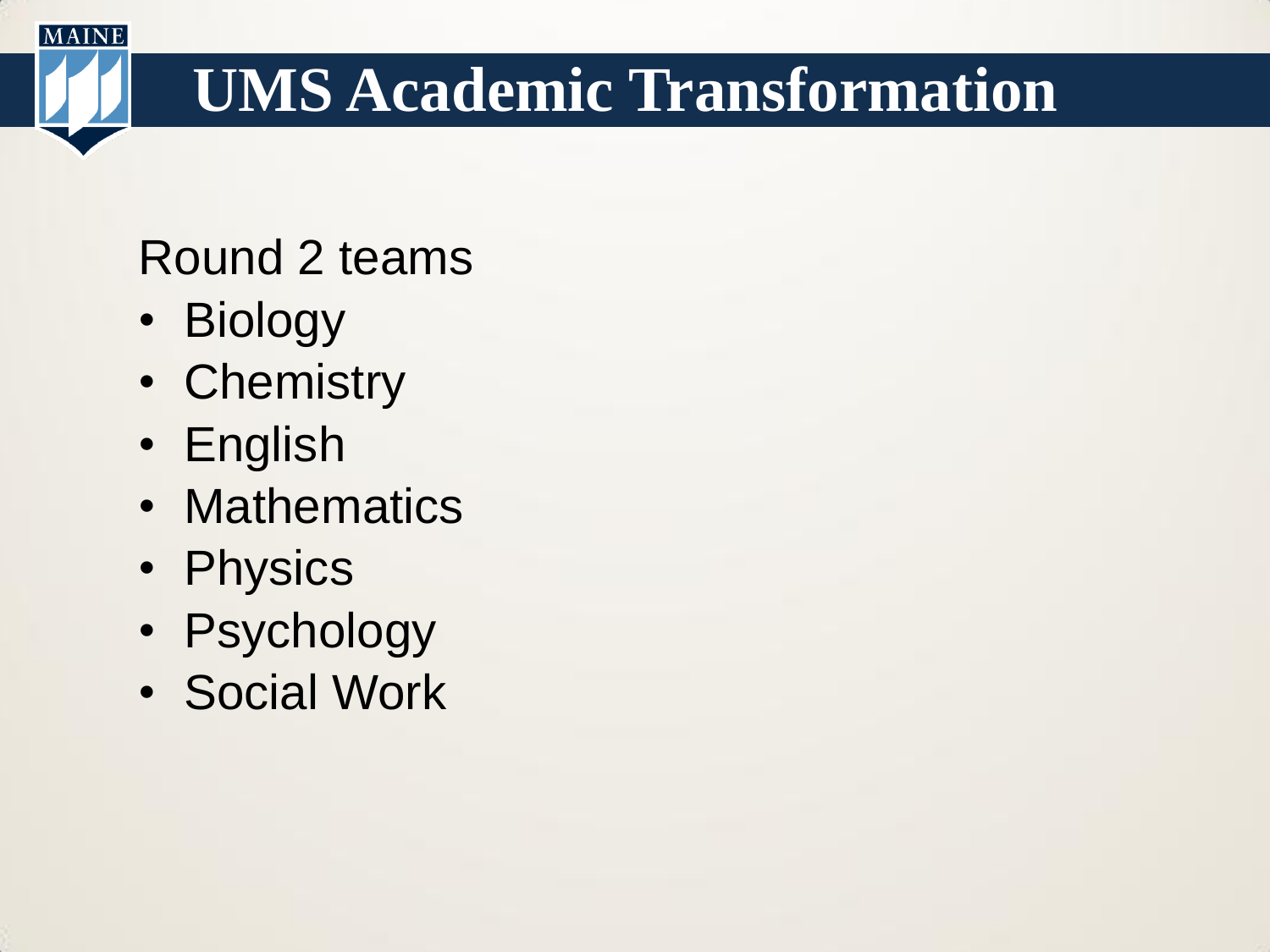# **Round 2 Timeline**

 $M$  A IN E

- **March 1** reports submitted by program integration teams
- **March 10**  team leaders meet with CAOs to discuss reports and recommendations
- **April 8** reports and CAO recommendations posted for comment
- May 6 comment period closes
- **May 12**  CAOs review feedback and make final recommendations to Chancellor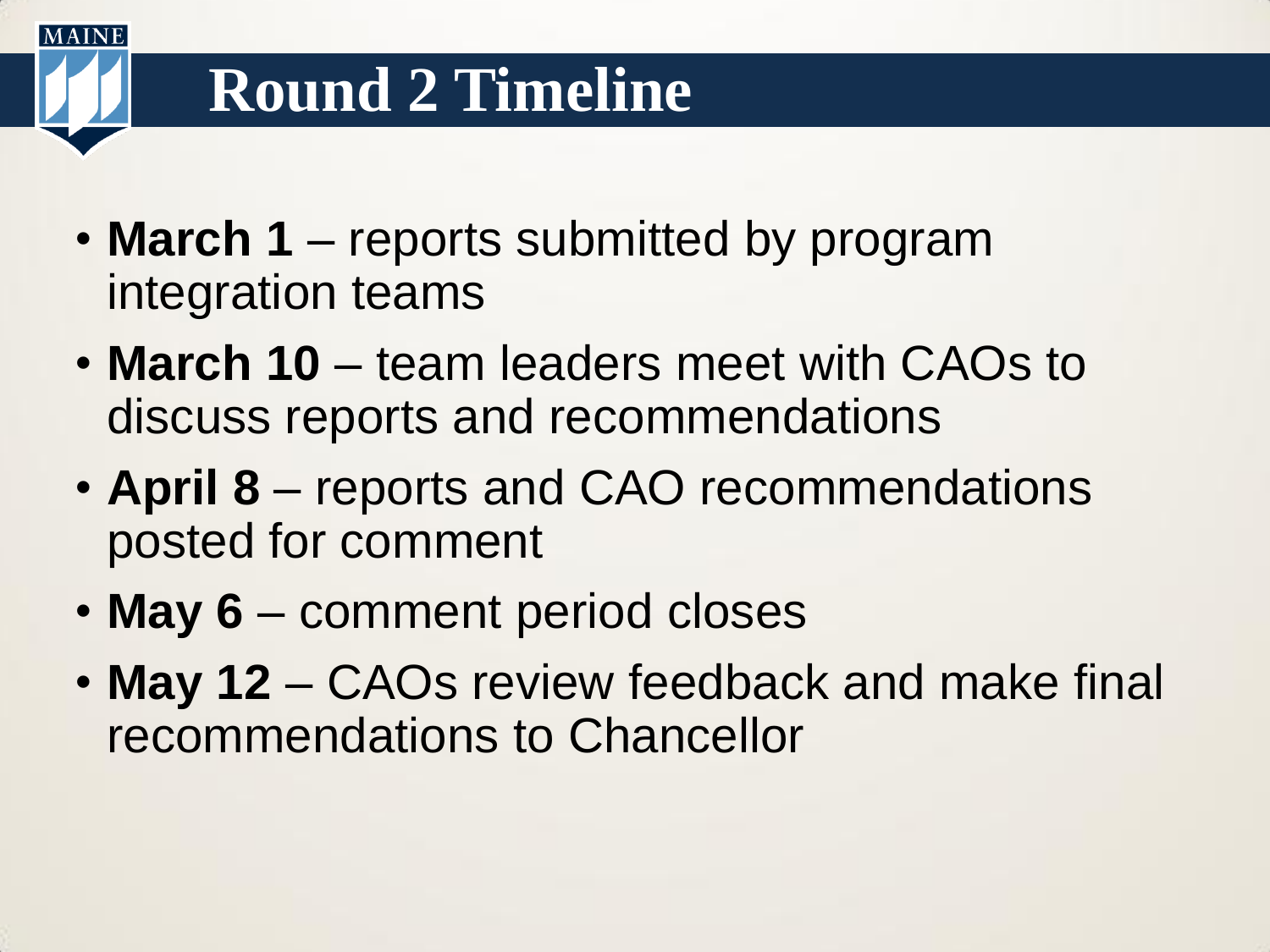## **UMaine - UMM: Next Steps**

- Review of administrative functions for possible integration; recommendations to Chancellor in time for July, 2016 BOT meeting
- Review of academic programs and identify opportunities for 2+2 and 4+1 programs as well as shared and complementary courses. Report and recommendations to present to faculties and administrations by October 15, 2016
- Evaluate potential models for organizational integration and make recommendations to Chancellor in time for November, 2016 BOT meeting.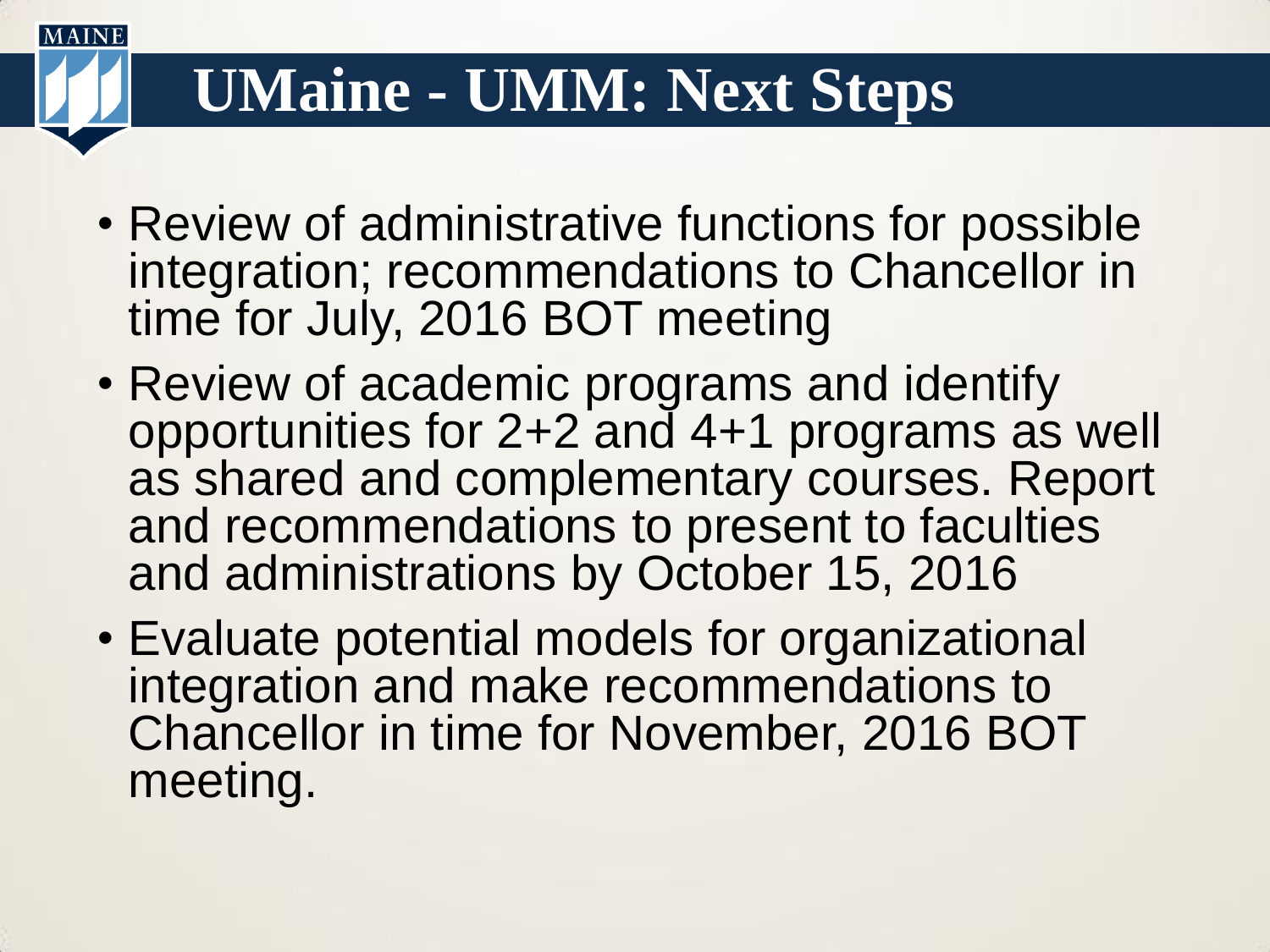## **UMaine - UMM: Next Steps**

- Review of administrative functions for possible integration; recommendations to Chancellor in time for July, 2016 BOT meeting
- Review of academic programs and identify opportunities for 2+2 and 4+1 programs as well as shared and complementary courses. Report and recommendations present to faculties and administrations by October 15, 2016
- Evaluate potential models for organizational integration and make recommendations to Chancellor in time for November, 2016 BOT meeting.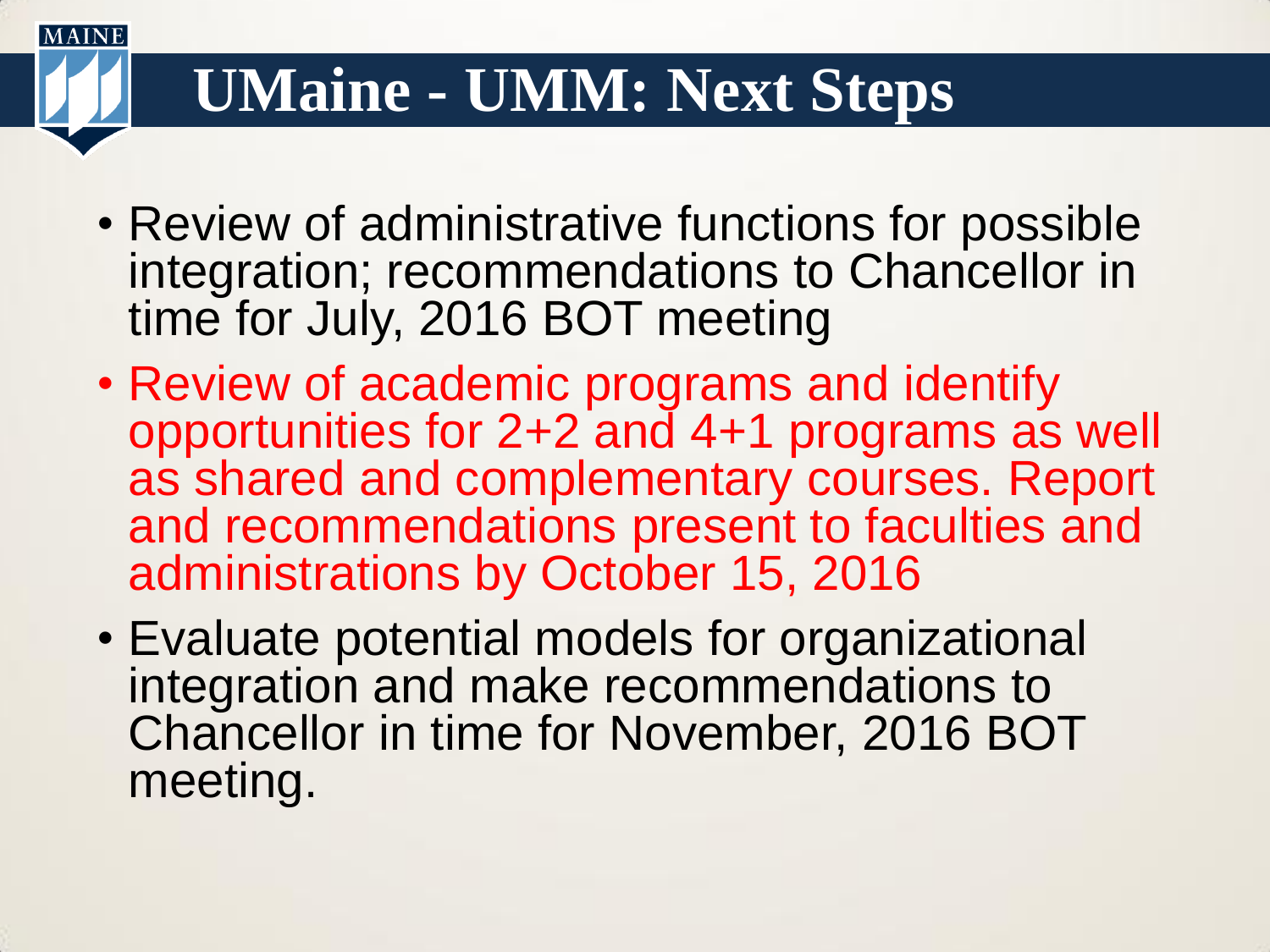# **UMaine-UMM (2013 data)**

| <b>Program</b>                                 | <b>Head</b><br><b>Count</b> | <b>Degrees</b><br><b>Awarded</b> |
|------------------------------------------------|-----------------------------|----------------------------------|
| <b>College Studies</b>                         | 27                          | 8                                |
| Biology**                                      | 46                          | 11                               |
| <b>Business &amp; Entrepreneurial Studies*</b> | 78                          | 6                                |
| Education*                                     | 65                          | 14                               |
| English**/Creative Writing/Book Arts           | 31                          | 6                                |
| <b>Environmental Recreation*</b>               | 47                          | 9                                |
| <b>Environmental Studies</b>                   | 21                          | $\overline{4}$                   |
| <b>Interdisciplinary Fine Arts</b>             | 24                          | $\overline{4}$                   |
| Marine Biology*                                | 47                          | 5                                |
| <b>Psychology &amp; Community Studies**</b>    | 117                         | 12                               |
| Undeclared/Other                               | 90                          | $\overline{2}$                   |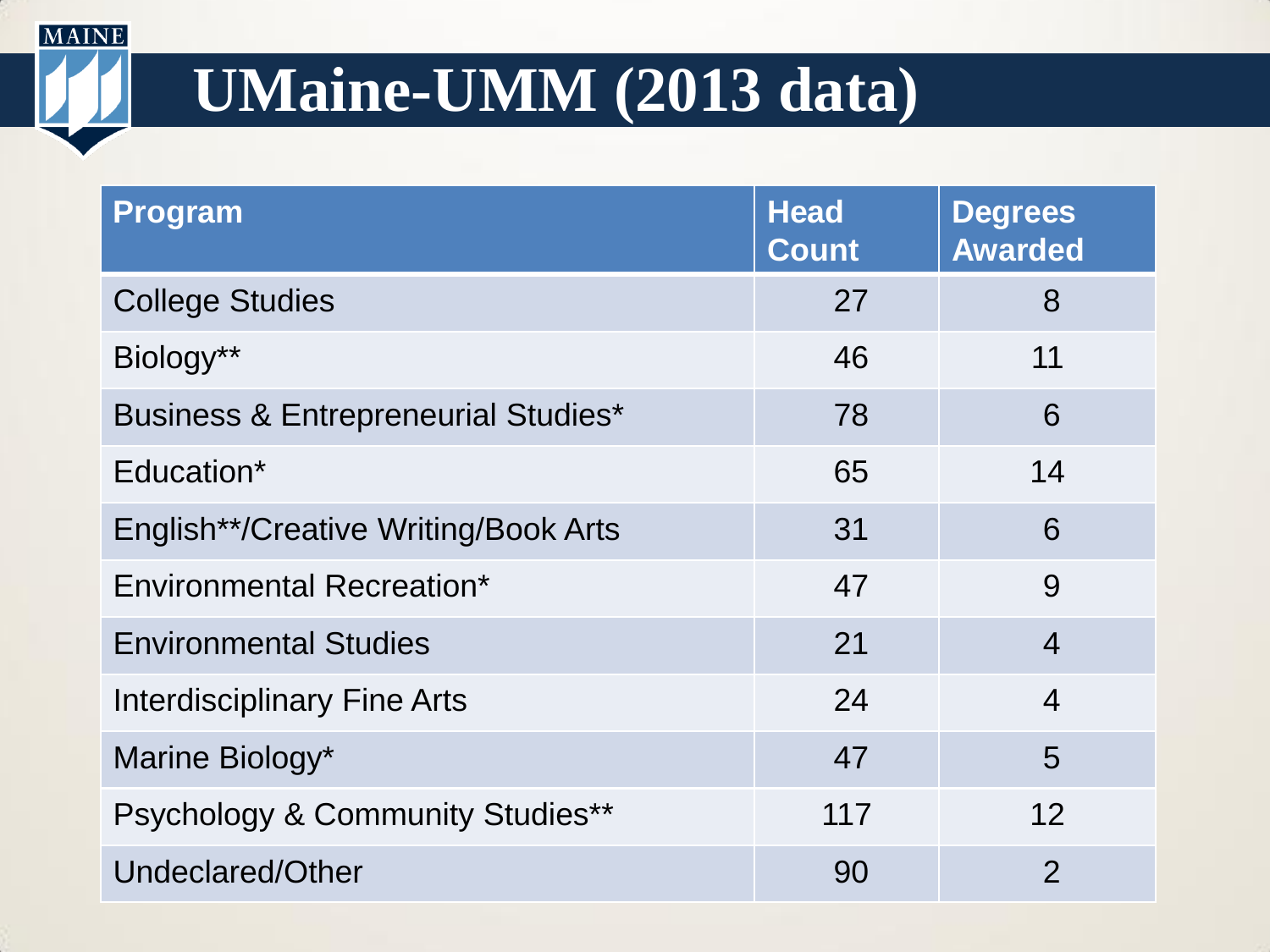# **UMM Faculty**

| <b>Discipline</b>                         | <b>Number of Faculty</b> |  |
|-------------------------------------------|--------------------------|--|
| <b>Psychology &amp; Community Studies</b> | 5                        |  |
| English                                   | 3                        |  |
| <b>History</b>                            | $\overline{2}$           |  |
| <b>Fine Arts</b>                          | $\overline{2}$           |  |
| Environmental & Biological Science        | 9                        |  |
| <b>Mathematics</b>                        | 1                        |  |
| <b>Education</b>                          | 3                        |  |
| <b>Business</b>                           | 3                        |  |
| Recreation                                | 3                        |  |
| Total                                     | 31                       |  |